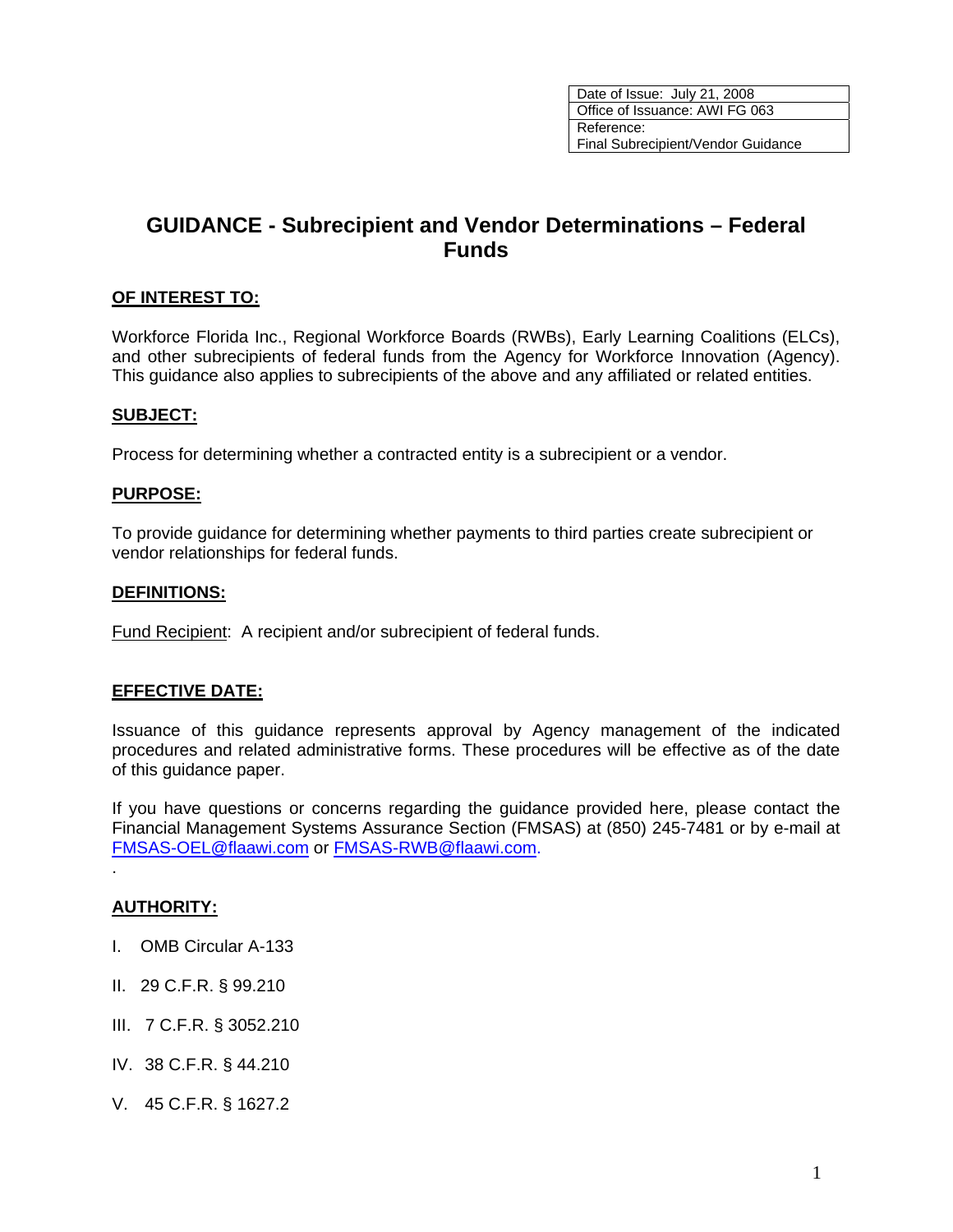# **Guidance on Subrecipient and Vendor Determinations**

# **Analysis:**

### I. How does one determine if an agreement/contract creates a subrecipient or a vendor relationship?

A. Federal regulations outline five characteristics that are indicative of a subrecipient relationship and five characteristics indicative of a vendor relationship. (OMB Circ. A-133 § 210). A subrecipient often:

1. Determines who is eligible to receive federal financial assistance;

2. Has its performance measured against whether the objectives of the federal program are met;

3. Has responsibility for programmatic decision making;

4. Has responsibility for adherence to applicable federal program compliance requirements; and

5. Uses the federal funds to carry out a program of the organization as compared to providing goods or services for a program of the passthrough entity.

### B. A vendor often:

- 1. Provides the goods and services within normal business operations;
- 2. Provides similar goods or services to many different purchasers;
- 3. Operates in a competitive environment;

4. Provides goods or services that are ancillary to the operation of the federal program; and

5. Is not subject to compliance requirements of the federal program.

C. The following indicators of subrecipient and vendor relationships established by USDOL One-Stop Comprehensive Financial Management Technical Assistance Guide dated July 2002 provide further guidance: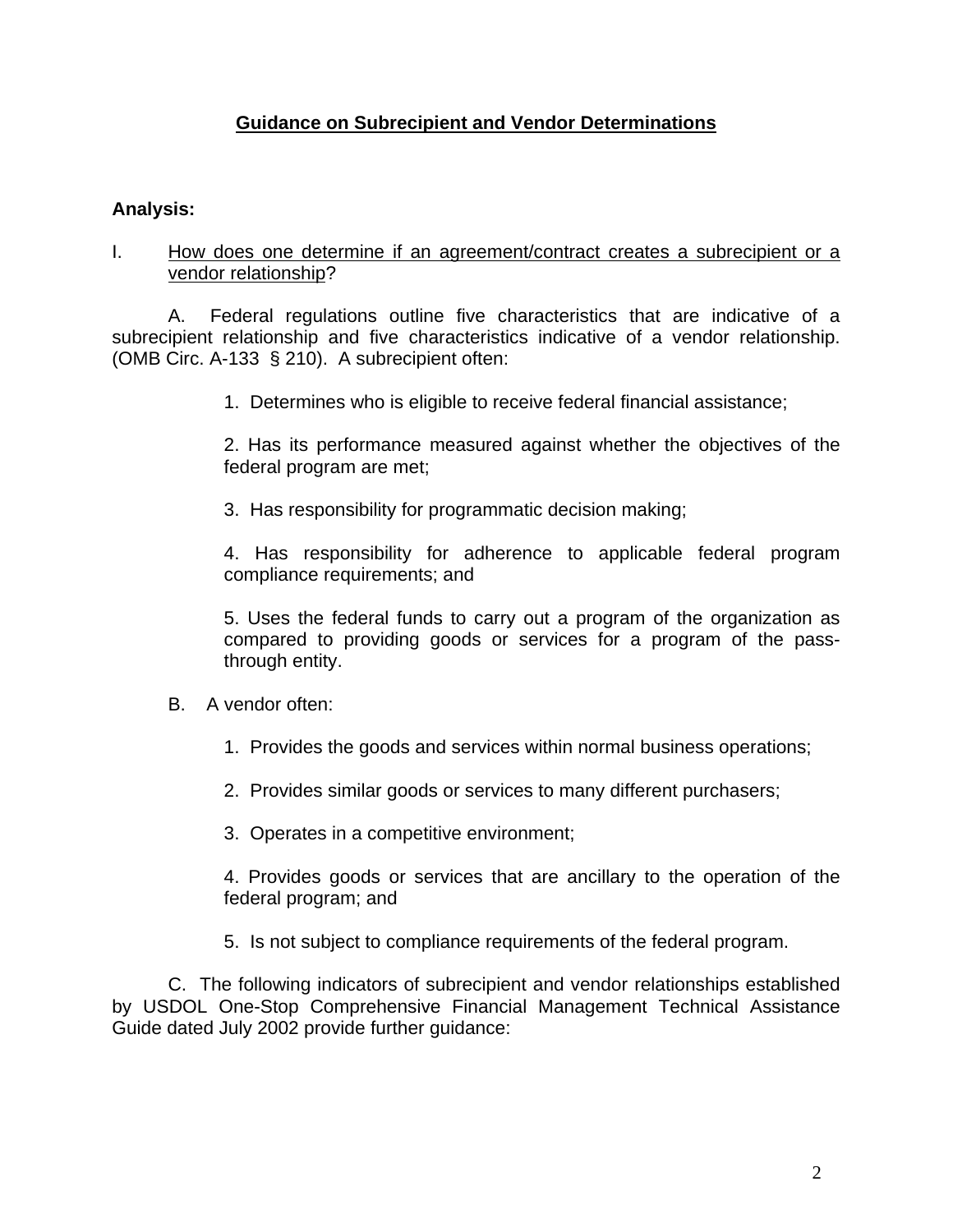| <b>Factor</b>              | <b>Vendor</b>                        | Subrecipient                       |
|----------------------------|--------------------------------------|------------------------------------|
| Activity <sup>1</sup>      | Sell deliverables (goods/services)   | Provide services                   |
| Assistance                 |                                      | Financial assistance to operate a  |
| Arrangement                | Buyer-seller                         | program                            |
| <b>Closeout Package</b>    | Final invoice                        | Comprehensive                      |
| Control                    | Control is outcome focused           | Control is on process              |
| Development                |                                      |                                    |
| Costs                      | Absorbed                             | Controlled                         |
| Extent of                  | Bound to adhere to specific contract | Latitude to make decision within   |
| Flexibility                | terms                                | terms of agreement                 |
| <b>Federal Rules</b>       | N/A                                  | Compliance                         |
| On-the-Job                 | Subgrantee developed (direct         |                                    |
| Training                   | employer award)                      | Award to broker                    |
|                            |                                      | Is paid for services whether       |
| Payment Basis <sup>2</sup> | Is paid for specific deliverables    | expensed as a deliverable or not   |
| Product                    | Specific outcomes                    | Operate a program                  |
| Performance                | Against the specific requirements of | Against the performance outcomes   |
| Measured <sup>3</sup>      | contract                             | of the financial assistance award  |
| Product                    | Develops product and delivers from   |                                    |
| Development                | inventory                            | Controls development               |
| <b>Public Policy</b>       | Contract specific clauses            | Standard statement of assurances   |
| Purpose of the             | To provide specific goods or         |                                    |
| Award                      | services                             | To carry out a program goal        |
| Receipt of Funds           | Number of items delivered            | Costs incurred                     |
| <b>Risk</b>                | Risk to vendor                       | Share risk with awarding agency    |
| Type of Training           | Slotting on an individual referral   | Filling a class-sized training     |
| Referral                   | basis                                | program                            |
|                            | For sale within normal business      |                                    |
|                            | operation; existing product tailored | Customized for specific program    |
| Type of Market             | to the program solicitation          | purposes                           |
|                            | Provide specific product or service  | Design a program to meet a broader |
| Type of Product            | ancillary to the Federal program     | goal such as performance outcomes  |

<span id="page-2-0"></span><sup>&</sup>lt;sup>1</sup> There may be instances where it is possible to obtain the same type of services under either a vendor or a

<span id="page-2-1"></span>subrecipient award.<br><sup>2</sup> Federal reform efforts are now shifting emphasis from paying for process to paying for results. Such performanceand-outcome-based payments are possible under both vendor and subrecipient awards.<br><sup>3</sup> Same as 2 above.

<span id="page-2-2"></span>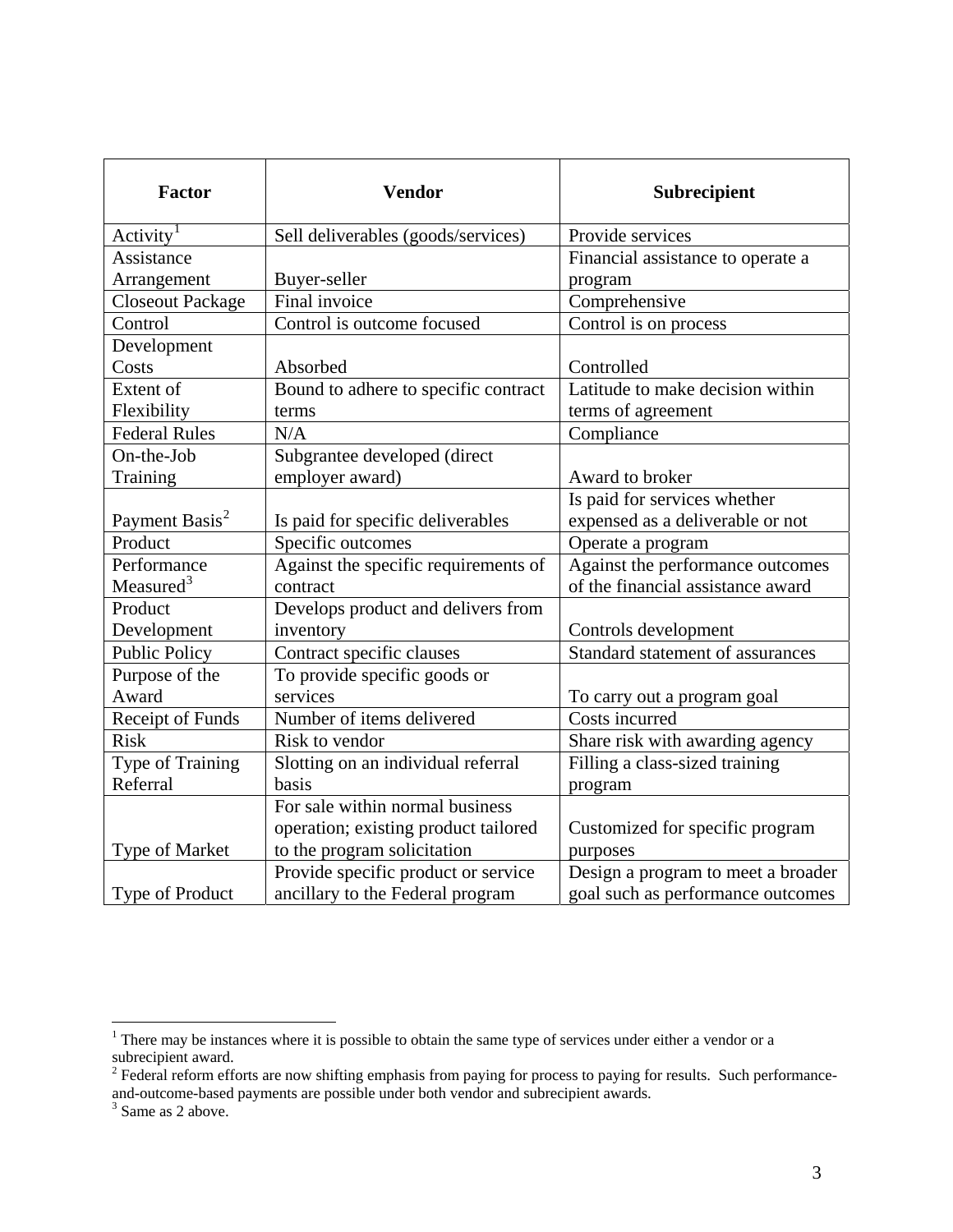D. Fund Recipients should use the characteristics above as an aid in distinguishing between vendors and subrecipients. However, it is not expected that all characteristics will be present in all cases. The substance of the relationship is determinative, not the form of the agreement. (OMB Circ. A-133 § 210(d)).

E. For-profit subrecipients are not included in this analysis. Federal regulations state that the contract with for-profit subrecipients should describe applicable compliance requirements and the for-profit subrecipient's compliance responsibility. Methods to ensure compliance for federal awards made to for-profit subrecipients may include pre-award audits, monitoring during the contract, and post-award audits. (OMB Circ. A-133 § 210(e)).

# II. What are the consequences of subrecipient / vendor determinations?

A. Vendors. In most cases, the Fund Recipient's compliance responsibility for vendors is only to ensure that the procurement, receipt, and payment for goods and services comply with laws, regulations, and the provisions of contracts or grant agreements. Program compliance requirements normally do not pass through to vendors. However, the Fund Recipient is responsible for ensuring compliance for vendor transactions which are structured such that the vendor is responsible for program compliance or the vendor's records must be reviewed to determine program compliance. Also, when these vendor transactions relate to a major program, the scope of the audit shall include determining whether these transactions are in compliance with laws, regulations, and the provisions of contracts or grant agreements. (OMB Circ. A-133 § 210 (f)).

B. Subrecipients. Payments received for goods or services provided as a subrecipient are considered federal awards and are subject to audit. Treating a subrecipient as a vendor is not permissible and does not remove audit requirements for federal awards. Where federal awards are not audited properly, federal agencies and pass-through entities are required to take appropriate action using sanctions such as:

> (a) Withholding a percentage of Federal awards until the audit is completed satisfactorily;

(b) Withholding or disallowing overhead costs;

(c) Suspending Federal awards until the audit is conducted; or

(d) Terminating the Federal award.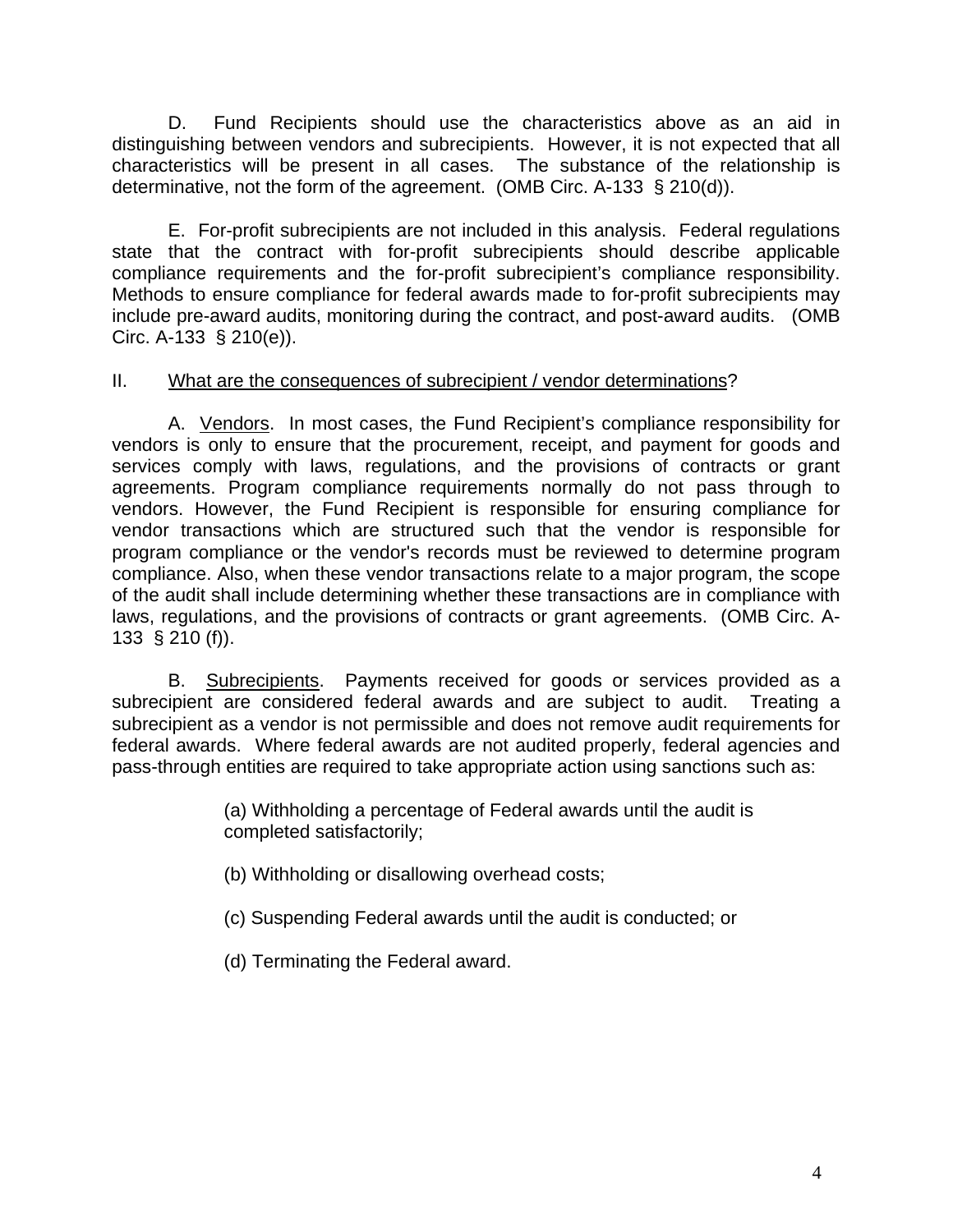# **Recommendations:**

### I. Subrecipient and vendor determination checklist.

 A checklist is attached to this guidance paper to assist Fund Recipients in distinguishing between subrecipient and vendor relationships. The Fund Recipient is encouraged to use this checklist to document its determination process.

### II. Substance of the relationship.

OMB Circular A-133 discusses the use of judgment in making subrecipient and vendor determinations. Those regulations state:

There may be unusual circumstances or exceptions to the listed characteristics. In making the determination of whether a subrecipient or vendor relationship exists, the substance of the relationship is more important than the form of the agreement. It is not expected that all of the characteristics will be present and judgment should be used in determining whether an entity is a subrecipient or vendor.

Thus, the Fund Recipient should evaluate the substance of each relationship to determine whether the majority of features represent a vendor or subrecipient relationship.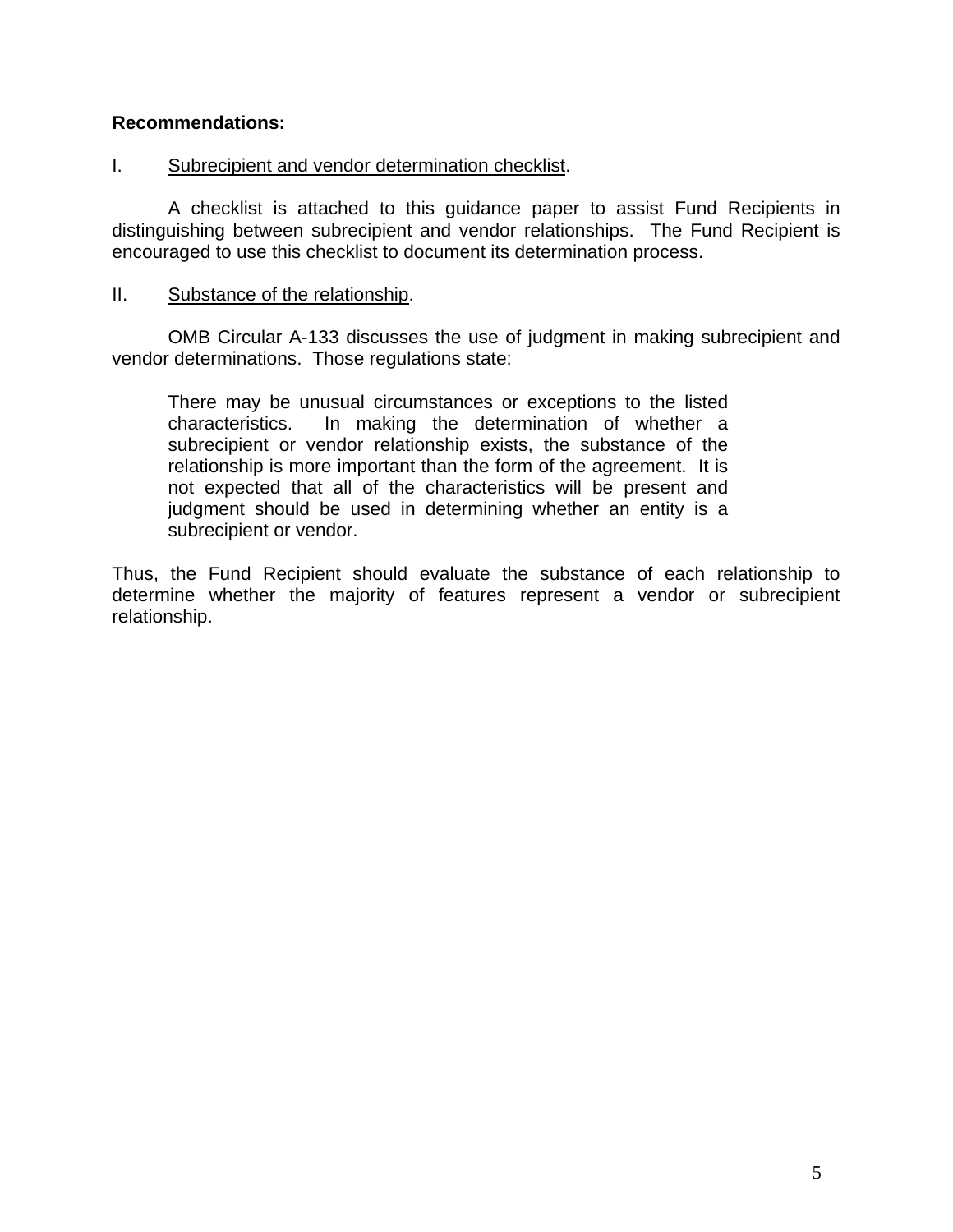#### **FEDERAL SUBRECIPIENT AND VENDOR DETERMINATION CHECKLIST Reference 29CFR99.210 and OMB Circular A-133.210**

| Contract<br>Number: | Prepared<br>by: |
|---------------------|-----------------|
| CFDA<br>Number:     | Date:           |

#### **Subrecipient and Vendor Determinations**

(a) General: An auditee may be a recipient, a subrecipient, and a vendor. Federal awards expended as a recipient or a subrecipient would be subject to audit under this part. The payments received for goods or services provided as a vendor would not be considered Federal awards. The guidance in paragraphs (b) and (c) of this section should be considered in determining whether payments constitute a Federal award or a payment for goods and services.

SUBRECIPIENT (check YES or NO for each statement)

(b) Federal Award: Characteristics indicative of a Federal award received by a subrecipient are when the organization:

| <b>/ES</b> | <u>NO</u> |    |                                                                                                                                                           |
|------------|-----------|----|-----------------------------------------------------------------------------------------------------------------------------------------------------------|
|            |           |    | Determines who is eligible to receive what Federal financial assistance.                                                                                  |
|            |           | 2. | Has its performance measured against whether the objectives of the Federal program are<br>met.                                                            |
|            |           | 3. | Has responsibility for programmatic decision-making.                                                                                                      |
|            |           | 4. | Has responsibility for adherence to applicable Federal program compliance requirements.                                                                   |
|            |           | 5. | Uses the Federal funds to carry out a program of the organization as compared to<br>providing goods or services for a program of the pass-through entity. |
|            |           |    |                                                                                                                                                           |

VENDOR (check YES or NO for each statement)

(c) Payment for goods and services:

| YES | ΝO |                                                                                             |
|-----|----|---------------------------------------------------------------------------------------------|
|     |    | Provides the goods and services within a normal business operation.                         |
|     |    | Provides similar goods and services within normal business operation.                       |
|     |    | Operates in a competitive environment<br>3.                                                 |
|     |    | Provides goods or services that are ancillary to the operation of the Federal program<br>4. |
|     |    | Is not subject to compliance requirements of the Federal program.<br>5.                     |
|     |    |                                                                                             |